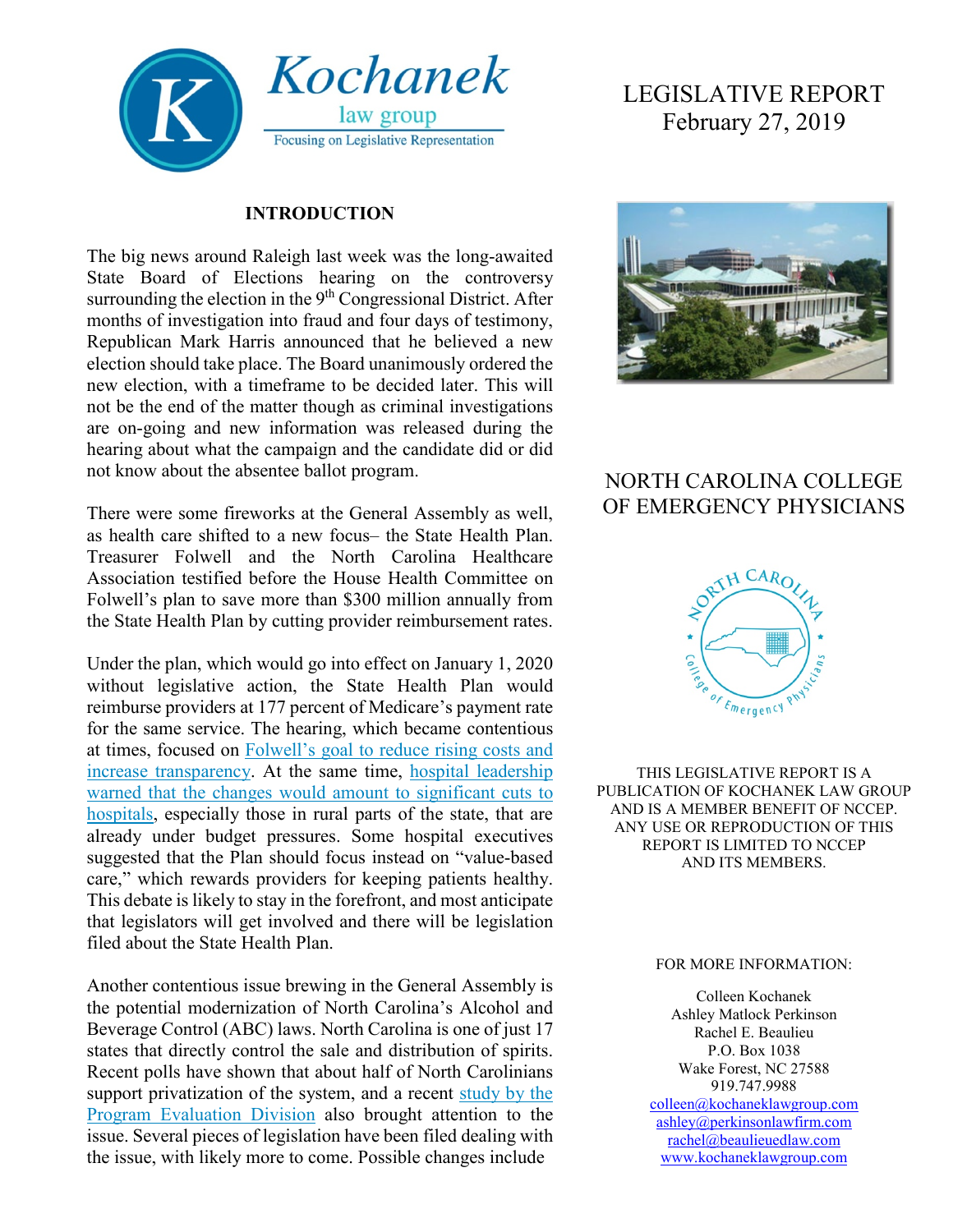forcing local ABC boards in the same county to merge, allowing local governments the option to open ABC stores on Sunday, offering free in-store liquor tastings and allowing alcohol delivery. Rep. Chuck McGrady (R-Henderson) has signaled his intention to introduce legislation to privatize the ABC system.

Last week the Fiscal Research Division and the Office of State Budget and Management released their [consensus revenue forecast and state budget outlook.](https://www.ncleg.gov/documentsites/Committees/HouseAppropriations/2019%20Session/Feb%2020/Consensus%20Revenue_Budget%20Overview_Fiscal_REVISED_02_21_2019.pdf) The forecast predicts overall revenues for the fiscal year ending June 30 will be \$151 million higher than anticipated when the current year's budget was approved, representing less than 1 percent of the state's \$24 billion budget. The forecast predicts modest growth in state revenues for the next three fiscal years and continued economic growth for the state. The forecast warned about the impact of major budget pressures in the coming years, including K-12 enrollment, higher education enrollment, the state retirement system, the State Health Plan and Medicaid.

### **BILLS OF INTEREST**

HOUSE BILL 106, PED/Inmate Health Care Reimbursement, would:

- direct the Department of Public Safety (DPS) to develop a plan to increase the use of Central Prison Healthcare Complex (CPHC) in order to contain medical costs for inmates;
- direct DPS to more accurately track spending on inmate health care services, down to the prison facility level;
- **reduce provider reimbursement rates for inmate health care to the lesser of 70% of the provider's then-current prevailing charge or 100% of the then-current Medicaid rate (previously was two times the Medicaid rate) for any given service beginning July 1, 2019**;
- require DPS to reimburse providers identified as necessary to ensure continued access to care the lesser amount of either a rate of 70% of the provider's then-current prevailing charge or 200% of the then-current Medicaid rate for any given service;
- require any contract extensions for medical services provided to inmates by contracted providers and facilities to include the specified reimbursement rates;
- require DPS to develop an electronic medical supply inventory management system;
- direct DPS and the Department of Health and Human Services (DHHS) to work together to enable social workers in DPS to receive federal reimbursement for performing Medicaid eligibility activities for inmates;
- study the salaries of all in-prison health services employees to determine necessary adjustments to increase salaries to market rates and create a plan to reduce vacancy rates;
- **direct DPS to establish performance measures for its current telemedicine pilot program to build a business case for potential expansion;**
- **direct DPS to propose a plan to expand the use of telemedicine with accompanying cost savings; and**
- **prohibit DPS from expanding the pilot program until the results of the current pilot can be demonstrated and reported to the General Assembly.**

**Introduced by Representatives Horn, Farmer-Butterfield, Lucas and R. Turner and referred to the House Health Committee.**

HOUSE BILL 108, PED/Safekeeper Health Care Cost Recov. Pract., would:

• require the Department of Public Safety (DPS), Health Services Section, to maintain records of prisoners transferred to a State prison from a county jail;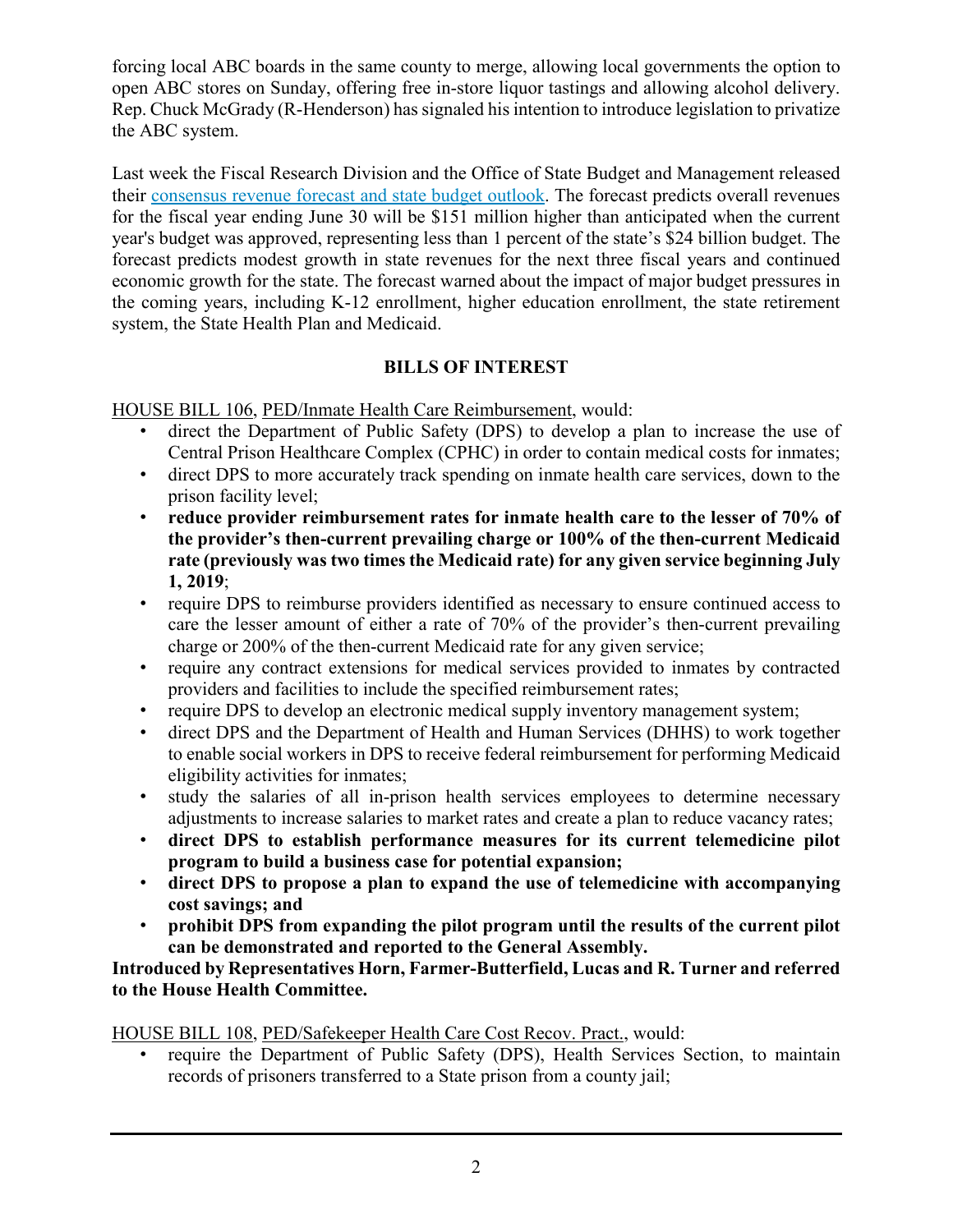- require the county to reimburse the State for transferred prisoners for the cost of maintaining the prisoner and the cost of medical care (previously, was extraordinary medical care) incurred while in the Division of Adult Correction and Juvenile Justice custody;
- limit a safekeeping order transferring a prisoner to a unit of the State prison system to an initial period not to exceed fifteen days (currently, there is no such limitation) and establish other standards for transfer and cost reimbursement;
- require DPS to determine Medicaid eligibility and ensure applications are completed and submitted for county prisoners housed in the State prison system pursuant to safekeeping orders; and
- require DPS to annually update the medical services schedule of charges assessed to counties for the provision of health care services to county prisoners housed in the State prison system pursuant to safekeeping orders.

#### **Introduced by Representatives Horn and Lucas and referred to the House Judiciary Committee.**

HOUSE BILL 110, Protect Religious Meeting Places, would amend the statute that prohibits weapons on campus or other educational property to add a new subsection that provides that the statute does not apply to a person with a valid concealed handgun permit, or a person who is exempt from obtaining a permit, if: (1) the person possesses and carries a handgun on educational property other than an institution of higher education or a nonpublic, postsecondary educational institution; (2) the educational property is the location of both a school and a building that is a place of religious worship; (3) the weapon is a handgun; and (4) the handgun is only possessed and carried on educational property outside of the school operating hours. The bill would: (1) provide that, for these purposes, property owned by a local board of education or county commission may not be construed as a building that is a place of religious worship; and (2) define *school operating hours* as "Any time when curricular or extracurricular activities are taking place on the premises and any time when the premises are being used for educational, instructional, or school-sponsored activities." **Introduced by Representative R. Turner and referred to the House Judiciary Committee.**

HOUSE BILL 114, Gross Premium Tax/PHPS, would subject prepaid health plans to a 1.9% gross premium tax, measured by gross capitation payments received by the prepaid health plan (PHP) by the Department of Health and Human Services for services provided to enrollees in the State Medicaid program or NC Health Choice program in the preceding calendar year. Capitation payments refunded by a PHP to the State are the only allowable deductions. Medicaid premiums, other than capitation payments, paid by or on behalf of a Medicaid beneficiary are excluded. **Introduced by Representatives Lambeth, Dobson and Howard and re-referred to the House Finance Committee.**

HOUSE BILL 118, First Responders Act of 2019, would:

- establish the permanent residence owned and occupied by the surviving spouse of an emergency personnel officer who was killed in the line of duty as a special class of property excluded from taxation;
- require the Department of Transportation to study the needs of law enforcement, emergency medical and emergency management personnel, and firefighters to improve access to or within the interstate system for the benefit of public safety;
- **exclude emergency medical services personnel while on duty who are providing tactical medical assistance to law enforcement in an emergency from the prohibition on carrying concealed weapons;**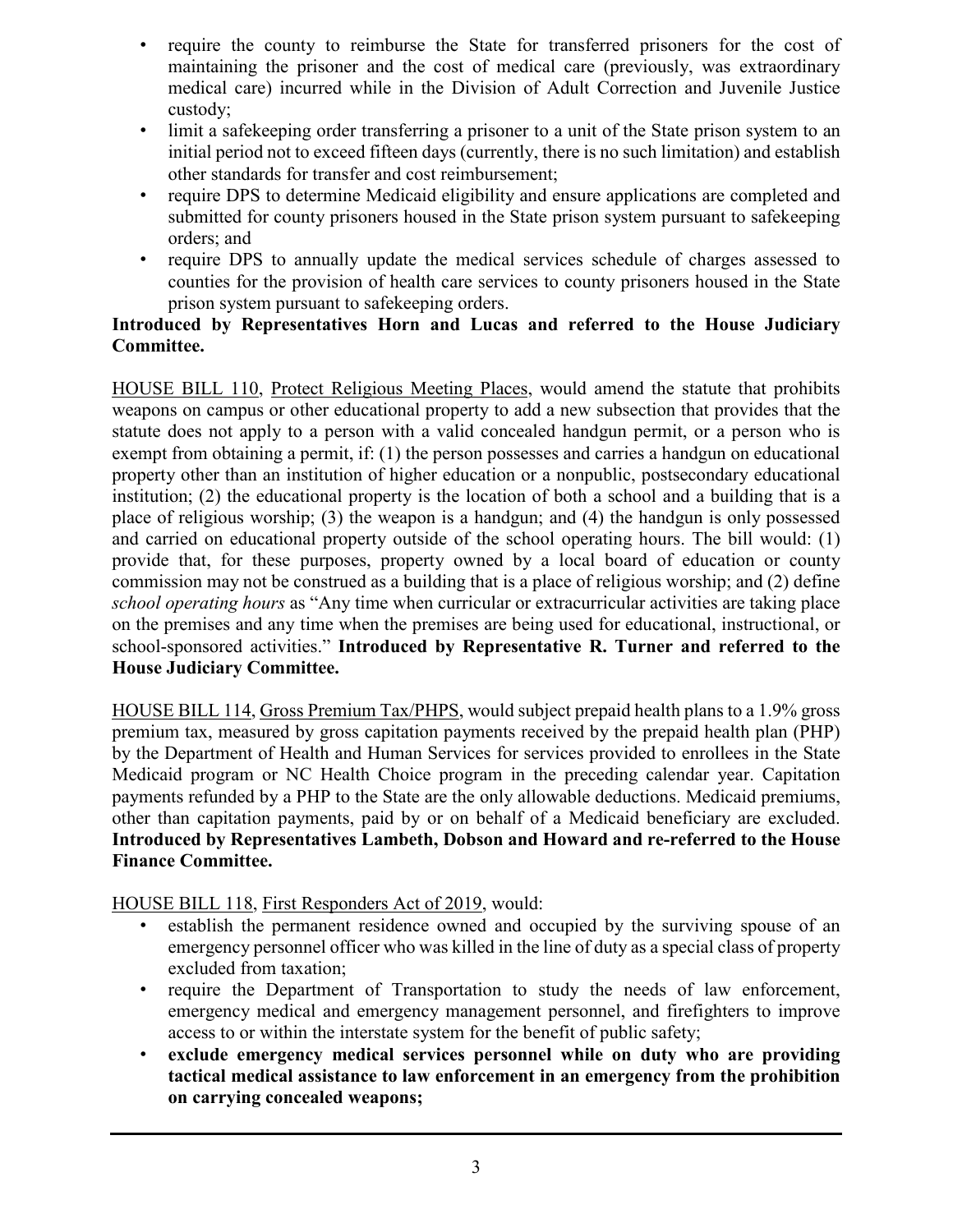- establish that to qualify for the exemption, the emergency services personnel must have completed an approved tactical medical assistance course for supporting tactical law enforcement operations that includes specified elements and is sponsored by The North Carolina Criminal Justice Education and Training Standards Commission, the National Rifle Association, or a law enforcement agency, college, private or public institution or organization, or firearms training school, taught by instructors certified by the North Carolina Criminal Justice Education and Training Standards Commission or the National Rifle Association; and
- **require law enforcement agencies to provide paramedics providing tactical medical assistance during a Special Weapons and Tactic Operation with the same protective equipment provided to other members of the operation.**

**Introduced by Representatives Warren, Corbin, D. Hall and Potts and referred to the House Transportation Committee.**

HOUSE BILL 126, Organ & Tissue Donation/Heart Heroes, would include tissue donation as part of the driver's license donor authorization. **Introduced by Representatives Murphy, Dobson, Potts, and Sasser and referred to the House Health Committee.**

HOUSE BILL 130, Allow Game Nights, is identical to Senate Bill 66, summarized in the February 20, 2019, Legislative Report. **Introduced by Representatives Boles, Lucas, Saine, and Floyd and referred to the House Alcoholic Beverage Control Committee.**

HOUSE BILL 133, Veterans/Health Care/Pilot Program, would:

- direct the Department of Health and Human Services (DHHS) and the Department of Military and Veterans Affairs (DMVA) to develop and implement a two-year pilot program in Cumberland County to provide health care services to veterans;
- require the pilot to include both a health care initiative and a workforce initiative;
- require DHHS and DMVA to coordinate with Community Care of NC and Maxim Healthcare Services; and
- appropriate \$400,000 in nonrecurring funds for 2019-20 and \$350,000 in nonrecurring funds for 2020-21 from the General Fund to DHHS to support the development and implementation of the pilot program.

#### **Introduced by Representatives Szoka, Dobson, Grange, and Pierce and referred to the House Health Committee.**

HOUSE BILL 135, Government Immigration Compliance, would:

- repeal law enforcement authority to use prohibited forms of identification;
- create additional incentives for local governments to comply with state laws related to immigration;
- create a private cause of action to remedy local government noncompliance with state immigration laws;
- prohibit UNC constituent institutions from becoming sanctuary universities; and
- direct the Department of Public Safety to enter into a Memorandum of Agreement with the Department of Homeland Security.

#### **Introduced by Representatives Cleveland, Presnell, Speciale, and Brody and referred to the House State and Government Committee.**

HOUSE BILL 140, The FAIR Act, would amend the State Constitution, if approved by a majority of voters at the primary election in March 2020, to provide for nonpartisan criteria and a nonpartisan process for redistricting. This is one of many bills we expect to be filed on the topic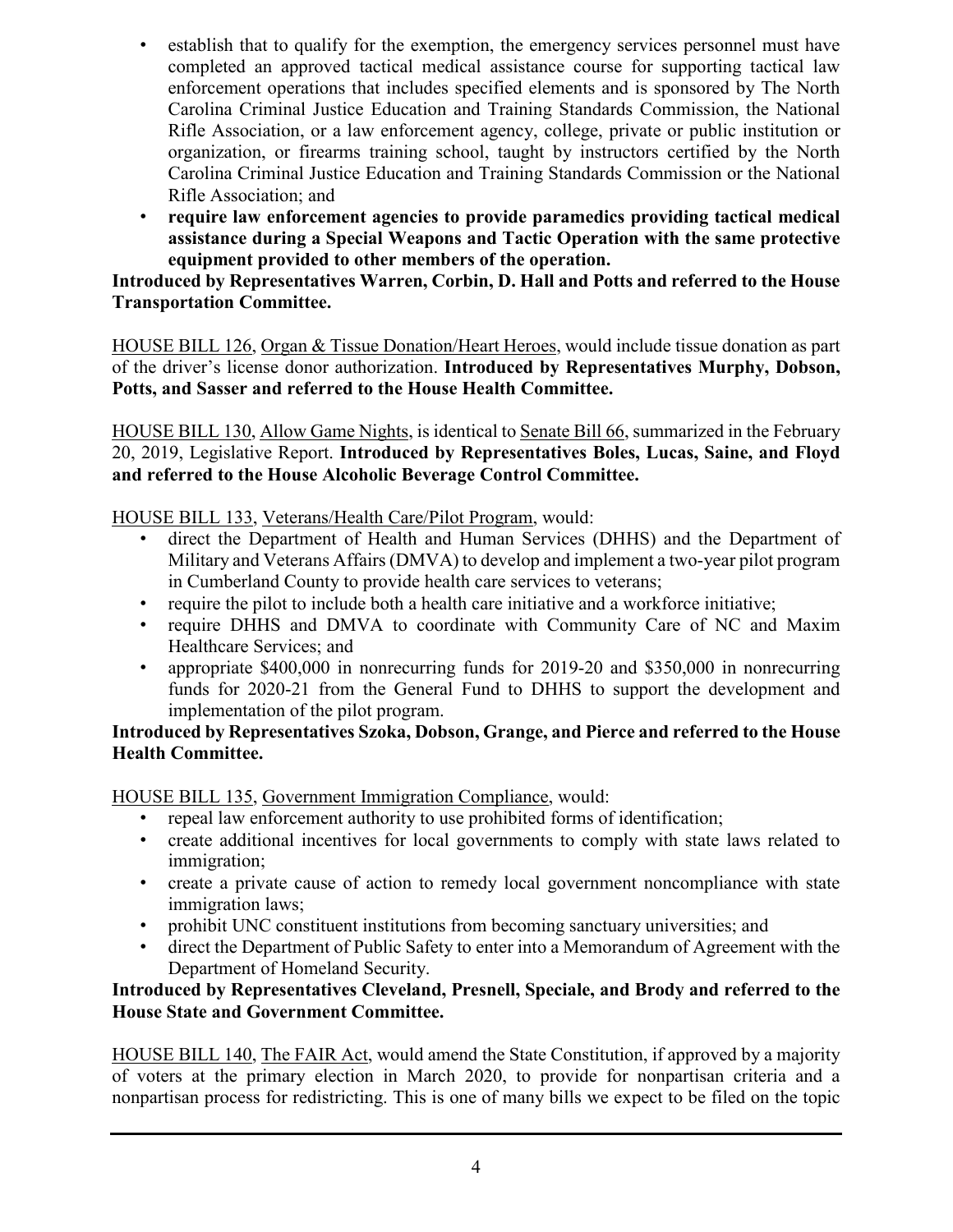this year, but this one has bi-partisan support so we will watch closely. **Introduced by Representatives McGrady, Reives, Stevens, and Hardister and referred to the House Redistricting Committee.**

HOUSE BILL 141, PED Study/DPS/Health Services/Funds for FTE, would appropriate \$82,115 for 2019-20 from the General Fund to the Department of Public Safety (DPS) to fund one fulltime position to combine and analyze data on inmate health care. The data would be used to identify factors that increase inmate health care costs and possible solutions. **Introduced by Representatives Horn, Farmer-Butterfield, Lucas, and R. Turner and referred to the House Judiciary Committee.**

HOUSE BILL 143, Universal Identification/Biometrics Study, would direct the Legislative Research Commission (LRC) to study the feasibility of requiring individuals' participation in a universal identification program to secure all State-related transactions, including whether any existing State identification system, database, or network would be appropriate to add biometric identification as an additional authentication method. The LRC would:

- examine the current existing universal identification systems in the State, and determine whether current systems would be suitable for adaptation and improvement;
- identify which State agency would be appropriate for the development, maintenance, and implementation of a universal identification system;
- determine whether the implementation of a universal identification system would comply with higher education and medical information privacy laws;
- determine the financial impacts of the implementation of a universal identification system and ongoing costs, with and without biometric authentication; and
- develop a projected timeline for implementation.

The LRC would report its findings, including any proposed legislation, to the 2020 Regular Session of the 2019 General Assembly when it convenes. **Introduced by Representatives Terry, Beasley, and Alexander and referred to the House State and Local Government Committee.**

HOUSE BILL 144, Hands Free NC, would prohibit a person from operating a motor vehicle under any of the following circumstances:

- with a wireless communication device in the person's hand;
- while physically holding or supporting a wireless communication device with the person's body;
- while watching a video or movie or communicating by video on a wireless communication device; and
- while texting on a wireless communication device.

Exceptions would be provided for:

- the use of a wireless communication device affixed, mounted, or installed in a motor vehicle to: (1) initiate, answer, or terminate a call by touching a single button, if the person is 18 years or older; or (2) follow the route recommended by an electronic navigation system so long as all address information is entered before operating the vehicle;
- the use of a wireless communication device to communicate an emergency situation to any of the following: an emergency response operator; a publicly or privately-owned ambulance company or service; a hospital; a fire department; or a law enforcement agency;
- the use of a wireless communication device by any of the following while in the performance of official duties: a law enforcement officer; a member of a fire department; the operator of a public or private ambulance; or a first responder responsible for the protection and preservation of life, property, evidence, or the environment.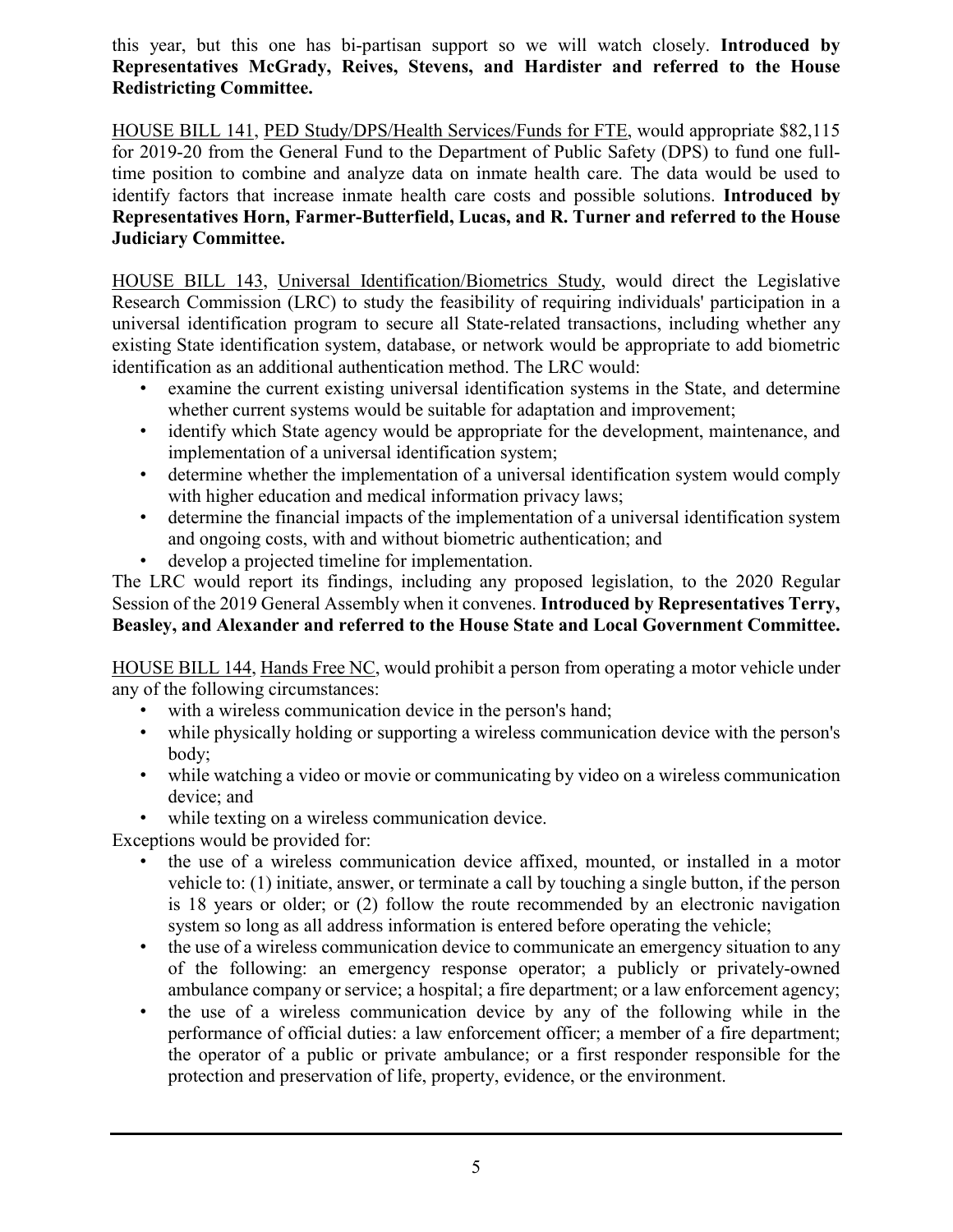Violations would be as follows:

- first offense a person with no prior offense, or no offense in the prior 36 months, would be guilty of an infraction, a fine of \$100, and no insurance points;
- second offense a person guilty of a first offense occurring within the previous 36 months would be guilty of an infraction, a fine of \$150, and one insurance point under the Safe Driver Incentive Plan;
- third and subsequent offenses a person guilty of two or more offenses occurring within the previous 36 months would be guilty of an infraction, a fine \$200, and two insurance points.

The bill would prohibit local governments from passing an ordinance regulating the use of a wireless communication device while operating a motor vehicle. **Introduced by Representatives Corbin, Torbett, Hardister, and Pierce and referred to the House Transportation Committee.**

HOUSE BILL 146, Living Wage By 2024, would increase the State's minimum wage in phases until 2024 when the wage would be adjusted automatically each year by increases in the cost of living, as follows: January 1, 2020 - \$8.80 per hour; January 1, 2021 - \$10.35 per hour; January 1, 2022 - \$12 per hour; January 1, 2023 - \$13.50 per hour; and January 1, 2024 - \$15 per hour. **Introduced by Representatives Farmer-Butterfield and K. Smith and referred to the House Finance Committee.**

SENATE BILL 75, Restore Ct. of Appeals Membership, would repeal a law passed in 2017, restoring the number of judges on the NC Court of Appeals to fifteen and eliminating language that would require the abolition of vacant seats on the Court of Appeals until the Court is decreased to twelve. **Introduced by Senators Hise, Daniel, and Bishop. The bill was approved by the Senate Judiciary and Rules Committees and the Senate, and has been referred to the House Rules Committee.** 

NOTE: This measure, if passed, should end a lawsuit filed by Democratic Governor Roy Cooper challenging the 2017 law. Bill sponsors have pointed to resolving this lawsuit as their reasoning behind the bill, but the recent shifting in judicial seats could have influenced these legislators as well. The North Carolina Supreme Court's Chief Justice Mark Martin recently resigned, leaving Gov. Cooper with the task of appointing a new Chief Justice. Had Gov. Cooper followed tradition, Senior Associate Justice Paul Newby, a Republican, would have been promoted to Chief Justice. Instead, Gov. Cooper appointed Justice Cheri Beasley, a Democratic Justice with less Supreme Court experience than Newby. This appointment breaks new ground as Justice Cheri Beasley will be the first African American woman to ever lead the North Carolina Supreme Court. Newby released a statement expressing his disappointment in the Governor's selection and expressed his intent to run for the seat in 2020. "Sadly, today Governor Cooper decided to place raw, partisan politics over a non-partisan judiciary by rejecting the time-tested tradition of naming the Senior Associate Justice as Chief Justice." Newby said, and he noted that only once since 1900 has a governor "dishonored the tradition of appointing the Court's most senior Justice to that position." Judge Phil Berger Jr., a North Carolina Court of Appeals Judge and son of Senate President Pro Tempore Phil Berger, has expressed interest in running for Newby's Supreme Court seat in 2020. Republican Judge Robert Hunter Jr. will reach the mandatory retirement age of 72 at the end of February, which would under current law reduce the Court of Appeals to 14 judges – eight Republicans and six Democrats – if S75 has not been enacted by then.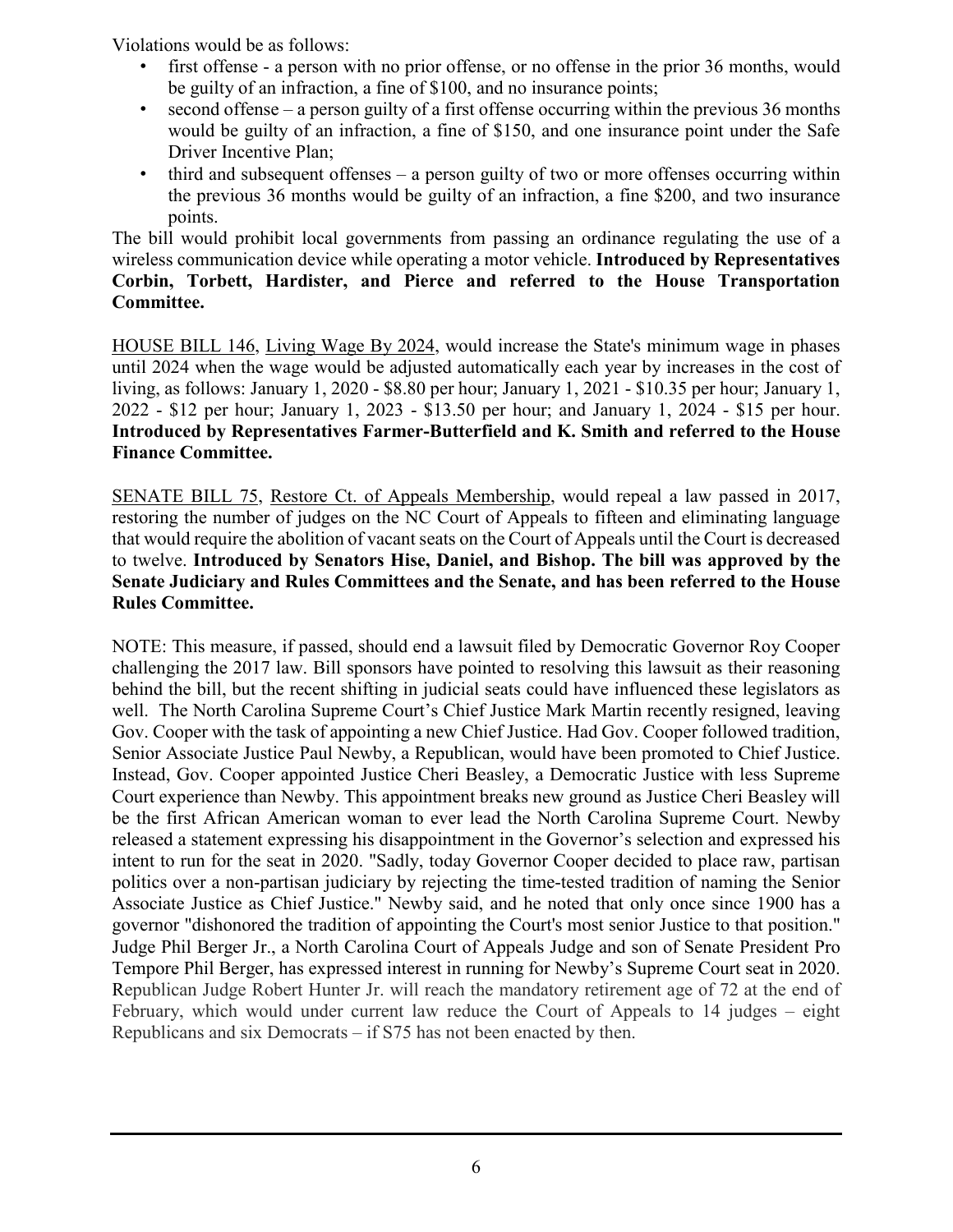SENATE BILL 86, Small Business Healthcare Act, would seek to create greater opportunities for small employers to provide employees access to health insurance by:

- amending the MEWA (multiple employer welfare arrangement) licensure provisions to:
	- o require a MEWA to have a constitution or bylaws and have been organized and maintained in good faith for a continuous period of at least two years for purposes other than obtaining or providing insurance (currently, a MEWA must be established by a trade association, industry association, or professional association of employers or professionals, having a constitution or bylaws, and having been organized and maintained in good faith for a continuous period of five years for purposes other than obtaining or providing insurance);
	- o require the MEWA to have at least one substantial business purpose unrelated to offering and providing health care coverage or other employee benefits to its employer members and their employees, and requirement to have a commonality of interest;
	- o provide that a MEWA will be treated as having a commonality of interest if it is established by employers in the same trade, industry, business, or profession, or, by employers in the same region or metro area contiguous to the State and including the State;
	- o amend the definition of MEWA to specify that the term *employer* includes sole proprietors and self-employed workers;
- amending the requirements for group accident and health insurance policies and contracts to:
	- o specify that, as used in the provisions concerning premium payment under a policy issued to an employer or to the trustee of a fund established by an employer or two or more employers in the same industry or kind of business whereby the employer is the policyholder and the policy covers employees or agents for amounts of insurance based on a plan, *employer* includes a MEWA that is classified by the US Department of Labor as a bona fide group or association under either the specified section of the Employee Retirement Income Security Act or any US Department of Labor advisory opinion, as described;
	- o require an association, for a policy issued to an association or to a trust or trustees of a fund established, created, or maintained for the benefit of members of one or more associations, to have 500 persons at the outset, have been organized and maintained in good faith for purposes other than obtaining insurance, and have been in active existence for at least two years (currently, at least five years;
	- o delete the language from the term *employer* which defined the term to include only employers of two or more employees;
- prohibiting insurers from providing stop loss, catastrophic, or reinsurance coverage to small employers who employ fewer than 12 eligible employees (currently, fewer than 26 eligible employees) that does not comply with the underwriting, rating, and other applicable standards of the Small Employer Group Health Coverage Reform Act.

#### **Introduced by Senators Bishop, Krawiec, and Edwards and referred to the Senate Rules Committee.**

#### SENATE BILL 88, Electrician Requirements for Certain Orgs, would:

• add further specificity to existing exceptions for a person installing, maintaining, altering, or repairing electric work, wiring, devices, appliances, or equipment upon the person's own property when for the person's own benefit and when the property is not at the time intended for rent, lease, or sale;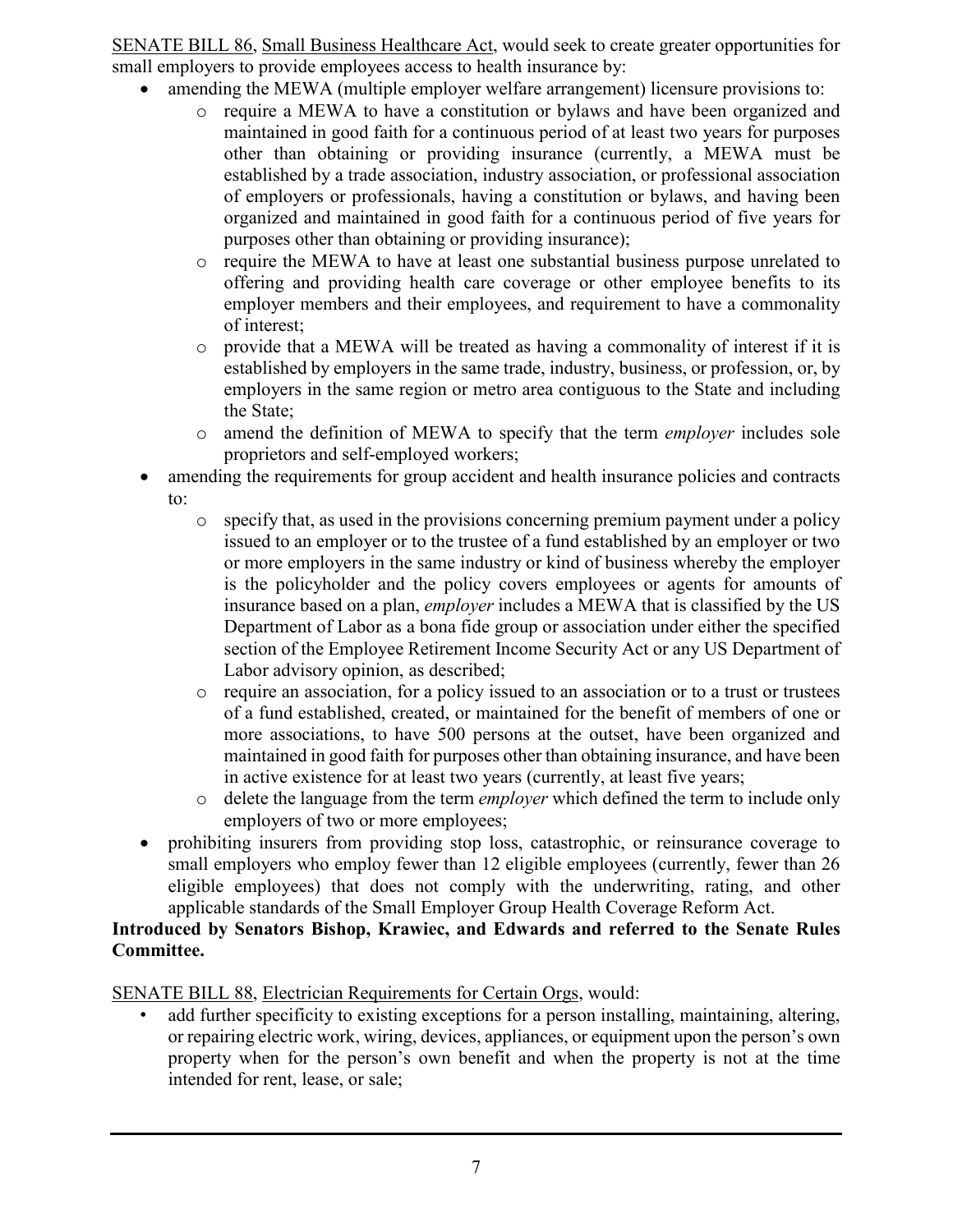- further specify that this exception does not limit the abilities of local boards of education, hospitals, or nonprofit organizations from employing licensed personnel to perform maintenance and repairs on property owned by a local board of education, hospital, or nonprofit organization;
- specify that the exceptions laid out in statute does not inhibit the abilities of a licensee who is regularly employed by a local board of education to maintain an individual license or to contract and/or perform services at the direction of a local board of education, hospital, or nonprofit organization for any building or facility owned by these entities, regardless of whether all or a portion of the building is being leased or otherwise provided for by another entity; and
- explicitly authorize local boards of education to employ licensed electrical contractors pursuant to the statute.

#### **Introduced by Senators Sawyer and T. Alexander and referred to the Senate Rules Committee.**

SENATE BILL 90, Protect Religious Meeting Places, is identical to House Bill 110, summarized above in this Legislative Report. **Introduced by Senators Daniel, Britt and Johnson and referred to the Senate Rules Committee.**

SENATE BILL 104, National Popular Vote Interstate Compact, would establish North Carolina as a member to the "Agreement Among the States to Elect the President by National Popular Vote" where each member state will conduct a statewide popular election for President and Vice President of the United States. The agreement would take effect when states cumulatively possessing a majority of the electoral votes have enacted the agreement in substantially the same form and the enactments have taken effect in each state. The bill includes provisions establishing the process for appointing presidential electors in member states, governing withdrawal from the agreement, and for termination of the agreement if the electoral college is abolished. **Introduced by Senators Nickel, Chaudhuri, and Waddell and referred to the Senate Rules Committee.**

SENATE BILL 106, Clarify Limited Immunity/Overdose Victims, would clarify the limited immunity provided to overdose victims from prosecution for possession of a controlled substance or possession of drug paraphernalia. The immunity would only apply if all of the requirements for good Samaritan immunity, including acting in good faith, are met by the person who sought medical assistance. **Introduced by Senators J. Jackson, J. Davis, and Britt and referred to the Senate Judiciary Committee.**

SENATE BILL 113, DMV/Emergency Contact Information, would require the Division of Motor Vehicles to: (1) include on applications for issuance and renewal of drivers' licenses an option for the applicant to provide emergency contact information; and (2) develop a system for adding or updating the information in person, online, or by mail. Emergency contact information would not be considered a public record. In the event of an emergency situation, the Division would make emergency contact information in customer records electronically available to a law enforcement officer who in the exercise of his/her official duties requires assistance in reaching an emergency contact. In the absence of gross negligence or willful misconduct, the Division, its employees, and law enforcement officers would be immune from any civil or criminal liability in connection with the maintenance and use of emergency contact information voluntarily provided for use in an emergency situation. **Introduced by Senator J. Davis and referred to the Senate Transportation Committee.**